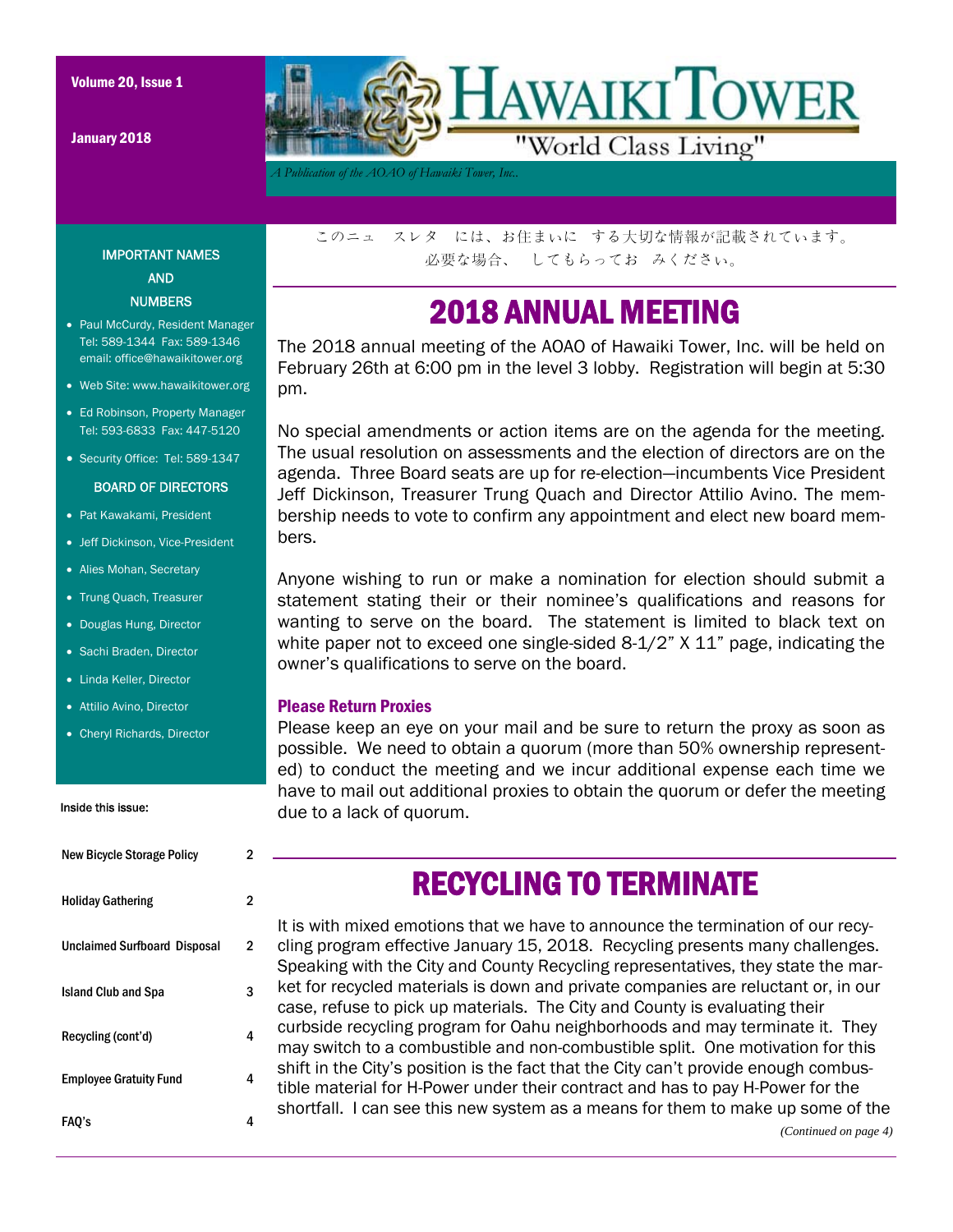# NEW BICYCLE STORAGE POLICY

Every several years the Association goes through the bicycle storage racks and removes bicycles that have been abandoned or are unregistered. This was last performed in 2009.

Effective immediately owners are asked to register their bicycles at the administrative office. A fee of \$25 per year will be assessed to store your bicycle in a storage rack in the common area. This fee must be paid by SurePay through the managing agent Hawaiiana Management.

This fee is non-refundable and will not be pro-rated for partial year occupancy. Failure to register your bicycle(s) will result in the lock being cut and the bicycle being removed from the rack. All unregistered bikes will have their locks cut and removed from the racks on May 1, 2018.

Alternatively, if an owner wants to keep a bike in their parking stall, a concrete rack can be purchased and placed in the stall to secure the bike(s). Bicycles are considered motorized vehicles. The parking garage is for motorized vehicles. The Rules for parking automobiles apply to all vehicles. Vehicles must be within the confines of the stall and centered within the lines. If by placing bicycles in the stall your car doesn't fit, no exceptions will be made to the Rules to accommodate bicycles and cars in the same stall.

Our current evaluation of the racks suggest that of the 62 bicycles parked in them, only 24 are registered to current occupants. The remaining bicycles have been abandoned by former occupants or are unregistered.

If you have a bicycle in the rack, whether it is currently registered or unregistered and you want to keep it either in the common area rack or in your parking stall, please stop by the administrative office to complete the registration process.

Your cooperation and assistance are appreciated.

## HOLIDAY GATHERING

On December 15th at 5:30pm the AOAO of Hawaiki Tower, Inc. sponsored a Holiday gathering for the residents of Hawaiki Tower.

A pleasant evening was had by all, enjoying good food and conversation and getting to know each other better. If you missed the event, please be sure to mark your calendar for the next one. Hope to see you there!

### **HAWAIKI TOWER SPECIALISTS**

OUR KNOWLEDGE IS YOUR RESOURCE

Call Us Today!



Douglas Shanefield (RA) RS-54692  $(808) 551.5551$ DougS@cbpacific.com

Iku S. Honda (R) RB-15682 (808) 226.2790 IkuH@cbpacific.com

| Over 46 Years of Combined Experience                                                                                                                                                                                                                                                                                                                                                                                                                                                                                                                 |
|------------------------------------------------------------------------------------------------------------------------------------------------------------------------------------------------------------------------------------------------------------------------------------------------------------------------------------------------------------------------------------------------------------------------------------------------------------------------------------------------------------------------------------------------------|
| •Proven Track Record<br>•Market Knowledge •Negotiating Skills<br>•Trustworthy •Honest                                                                                                                                                                                                                                                                                                                                                                                                                                                                |
| <b>COLDWELL</b><br>BANKER<br><b>PACIFIC PROPERTIES</b>                                                                                                                                                                                                                                                                                                                                                                                                                                                                                               |
| 1314 South King St., 2nd Flr., Honolulu, HI 96814                                                                                                                                                                                                                                                                                                                                                                                                                                                                                                    |
| (2016 Coldwall Banker Pacific Properties, All Rights Reserved, Coldwell Banker Pacific Properties fully supports the principles of the Fair Housing Act and the Equal Opportunity<br>ict. Owned and Operated by NRT LLC. Coldwell Banker' and the Coldwell Banker Logo are registered service marks owned by Coldwell Banker Real Estate LLC. Real estate agents<br>ffünted with Coldwell Banker Pacific Properties are independent contractor sales associates and are not employees of Coldwell Banker Real Banker LLC, Coldwell Banker Realerstal |

# UNCLAIMED SURFBOARDS DISPOSAL

In May 2017 we announced a new policy for storing surfboards. All the surfboards were removed from the storage racks and rooms. Owners were asked to claim their boards and register them again. The Association removed approximately 100 surfboards from the racks and rooms. As of January 2018 only 23 surfboards have been claimed and placed in storage.

The procedures to dispose of unclaimed property are governed by state law. Beginning April 1, the Association will follow the procedures and dispose of the unclaimed surfboards, board bags and other miscellaneous items that were stored in the rooms.

If you think you might have a board in storage, please contact the administrative office immediately.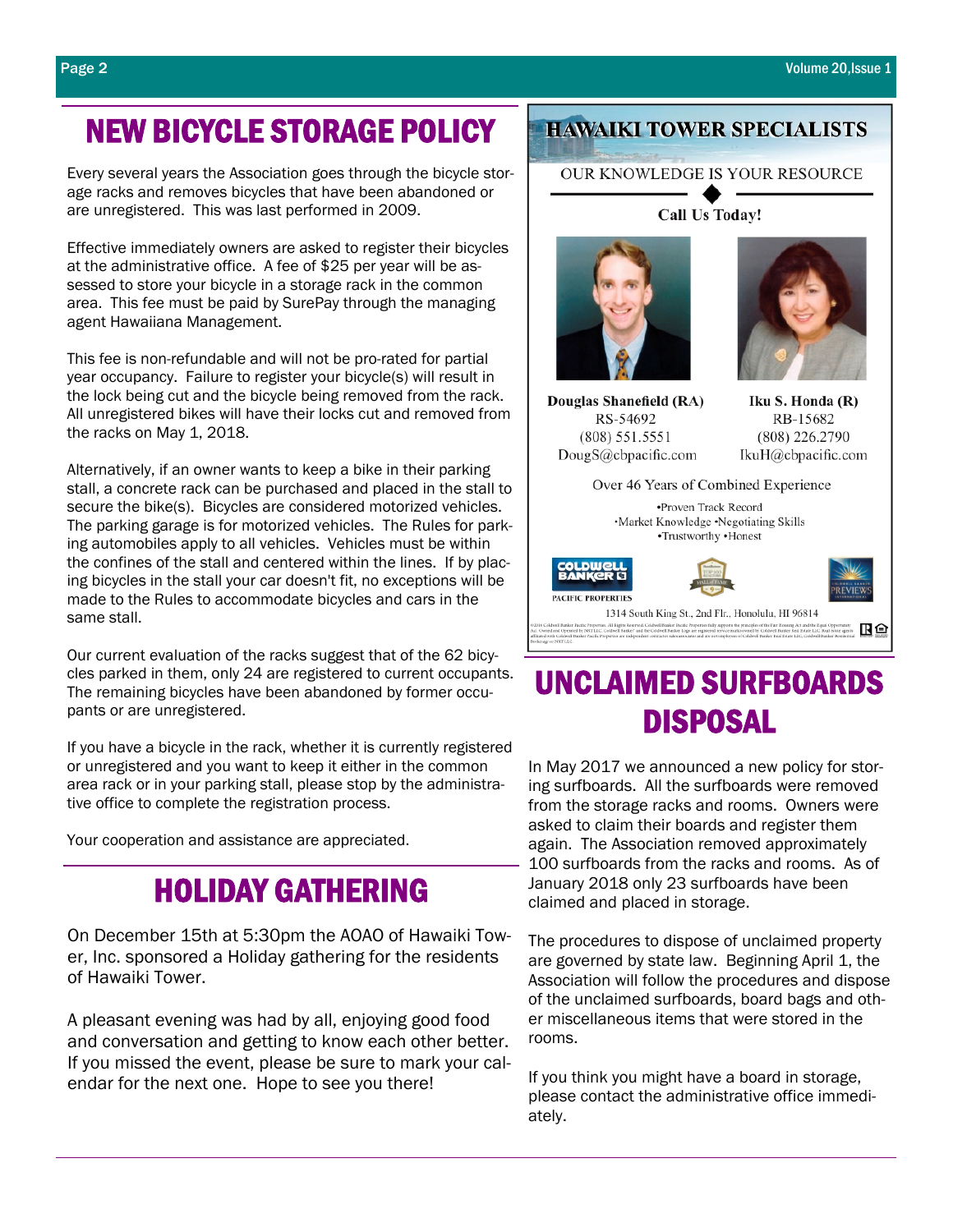# Island Club and Spa Offer

#### 1177 Queen St. Honolulu, HI 96814

Dear Hawaiki Residents:

*Great Wellness news! Island Club and Spa Has Teamed Up with Hawaiki Tower To Give You a Valuable Gift of Wellness!* 

### The Island Club and Spa One-Month Guest Membership:

Please enjoy a one-month membership to Island Club and Spa, the signature health and rejuvenation destination in Honolulu. Conveniently located in the beautiful Ko'olani complex.

### *Enjoy Member Pricing on Our Spa Services for Massages and Facials During Your Comp Membership!*

- Hawaiki Tower residents qualify to discounted corporate membership rates.
- Single Guests may include a friend on their guest membership.
- Towels and toiletries are provided. Free locker service.
- Complimentary valet parking provided.
- 60 awesome group exercise classes provided at no cost.
- Steam Room, Sauna, Whirlpool in ladies and men's locker rooms.
- Two complimentary Personal Training sessions to get you started on achieving your New Year's resolution!



To activate your complimentary membership Call Jim Martin, Membership Director, for an appointment at: 543-3900.

Please activate by January 31st. First time trials members please. *jmartin@islandclubandspa.com* 

*P.S. Island Club and Spa Waikiki is now Open in the Alohilani Resort Hotel, Formerly Pacific Beach Hotel.* 



Club and Spa





**FREE CONSULTATIONS!** · English · 日本語

- (808) 596-8801
- info@sachihawaii.com
- Buyer & Seller Services • Market Analysis
- Long Term Rental
- Vacant Unit Care

ハワイの不動産売買、レンタル、別荘管理は日本語で サチハワイにお問合わせください。